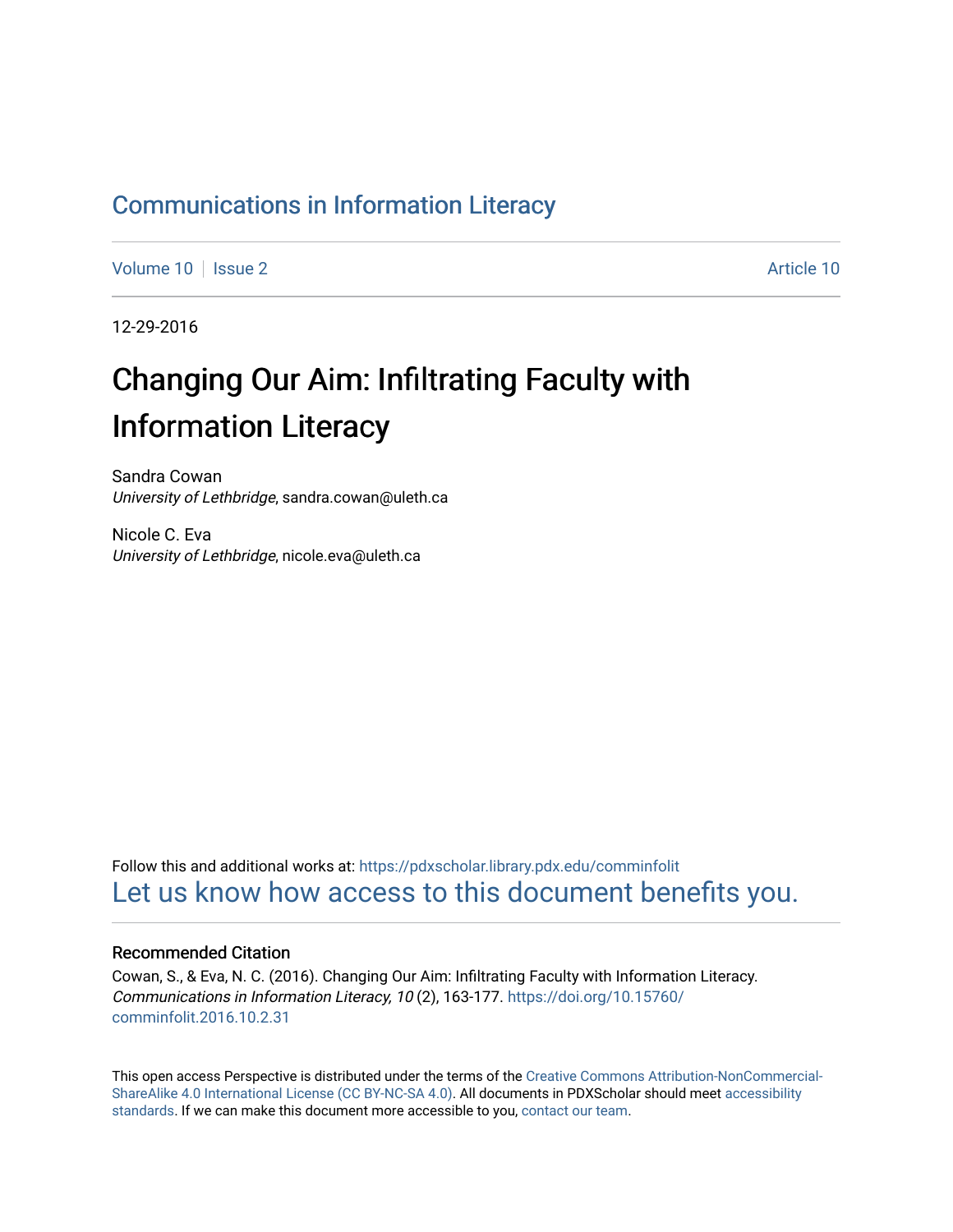# **Changing Our Aim: Infiltrating Faculty with Information Literacy**

Sandra Cowan, University of Lethbridge Nicole Eva, University of Lethbridge

#### Abstract

Librarians are stretched thin these days – budget cuts and decreasing numbers are forcing us to look at new ways of doing things. While the embedded information literacy model has gained popularity in the past number of years, it may be time for a new model of information literacy. We must arm teaching faculty with the tools they need to teach information literacy to their students. Ideas and examples of how academic librarians can weave information literacy into the teaching culture on campus, and provide instruction to faculty members on how to teach research and information skills to their classes, are explored. By meeting faculty members in their usual 'learning spheres' we can show them a more holistic perspective on information literacy and give them examples of how libraries can help them in their own teaching and research, thus encouraging them to transfer some of that knowledge to their students.

*Keywords*: information literacy; faculty engagement; academic libraries; faculty/librarian collaboration

# **Perspectives edited by Carolyn Gamtso**

Cowan, S. & Eva, N. Changing our aim: Infiltrating faculty with information literacy. *Communications in Information Literacy, 10*(2), 163-177.

Copyright for articles published in *Communications in Information Literacy* is retained by the author(s). Author(s) also extend to *Communications in Information Literacy* the right to redistribute this article via other scholarly resources and bibliographic databases. This extension allows the authors' copyrighted content to be included in some databases that are distributed and maintained by for-profit companies. All other rights of redistribution are licensed by *Communications in Information Literacy* under Creative Commons Attribution-NonCommercial-ShareAlike 4.0 International (CC BY-NC-SA 4.0).

[ PERSPECTIVES ]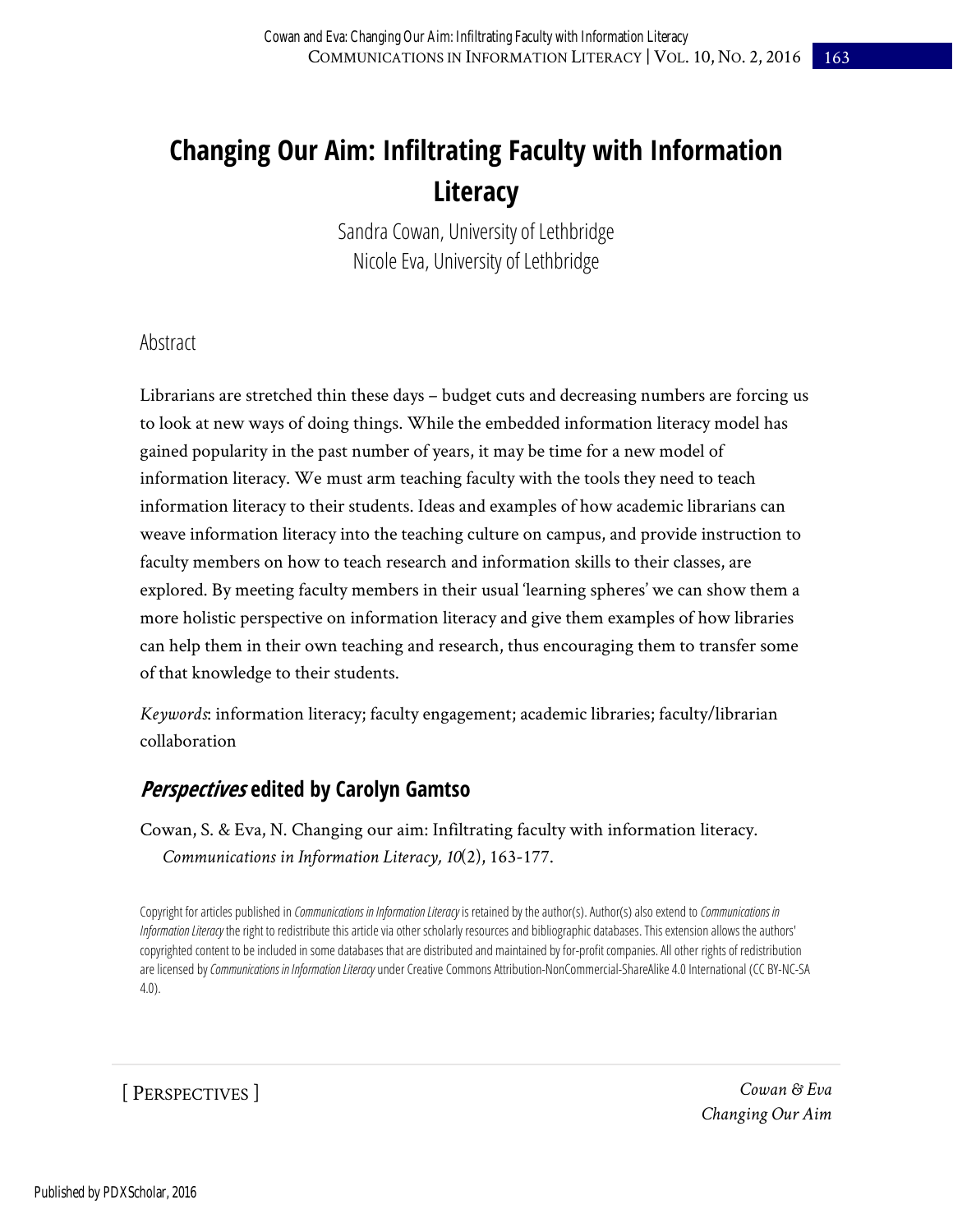# **Changing Our Aim: Infiltrating Faculty with Information Literacy**

### **Introduction**

[B]eing able to find, judge, and use information is a fundamental intellectual skill that all of our students need, and the responsibility for improving their abilities is not on librarians' shoulders alone; it's a job for the entire campus, and offers benefits to all faculty. (Fister, 2009, p. 4)

At this time of economic austerity in libraries, we librarians involved with instruction must change our aim with information literacy, and shift our primary focus from students to faculty. This "teach the teachers" model, which puts the instruction of information literacy (IL) in the hands of those who actually teach classes, may seem like a radical idea; it certainly runs counter to what most librarians have internalized from our graduate studies and professional lives. The prevailing notion is that we should strive to become as embedded in the classrooms as possible as the primary, if not the only, teachers of IL in any educational institution. As it turns out, others are starting to change their thinking about IL instruction as well; in fact, there seems to be a significant shift underway right now.

Most libraries are not staffed with enough librarians to truly embed themselves in all classes, and many of us do not have the institutional support to integrate IL across the curriculum. As a result, we end up doing a spotty, piecemeal job, reaching some students multiple times and others not at all. This is inefficient and ineffective. But what if we teach the faculty who teach the students? Faculty have more influence over students' learning and have developed a relationship with them; students are much more likely to listen to an information literacy message if it comes from the professor that they know and trust, and who has control over their final grade. In addition, it may help faculty become better researchers and library users.

Information literacy is too big a topic for librarians to teach alone. Only nine out of the 87 IL outcomes listed in the Association of College and Research Libraries (ACRL)'s *[Objectives](http://www.ala.org/acrl/standards/objectivesinformation)  [for Information Literacy Instruction: A Model Statement for Academic Librarians](http://www.ala.org/acrl/standards/objectivesinformation)* (2001) were noted to be mainly the responsibility for librarians to teach (Gullikson, 2006, p. 590), but Gullikson's research shows that faculty deem most of the outcomes to be very important (p. 588). The new ACRL *[Framework for Information Literacy for Higher Education](http://www.ala.org/acrl/standards/ilframework)* (2015) expands IL into an even bigger, broader, and more integrated concept. At our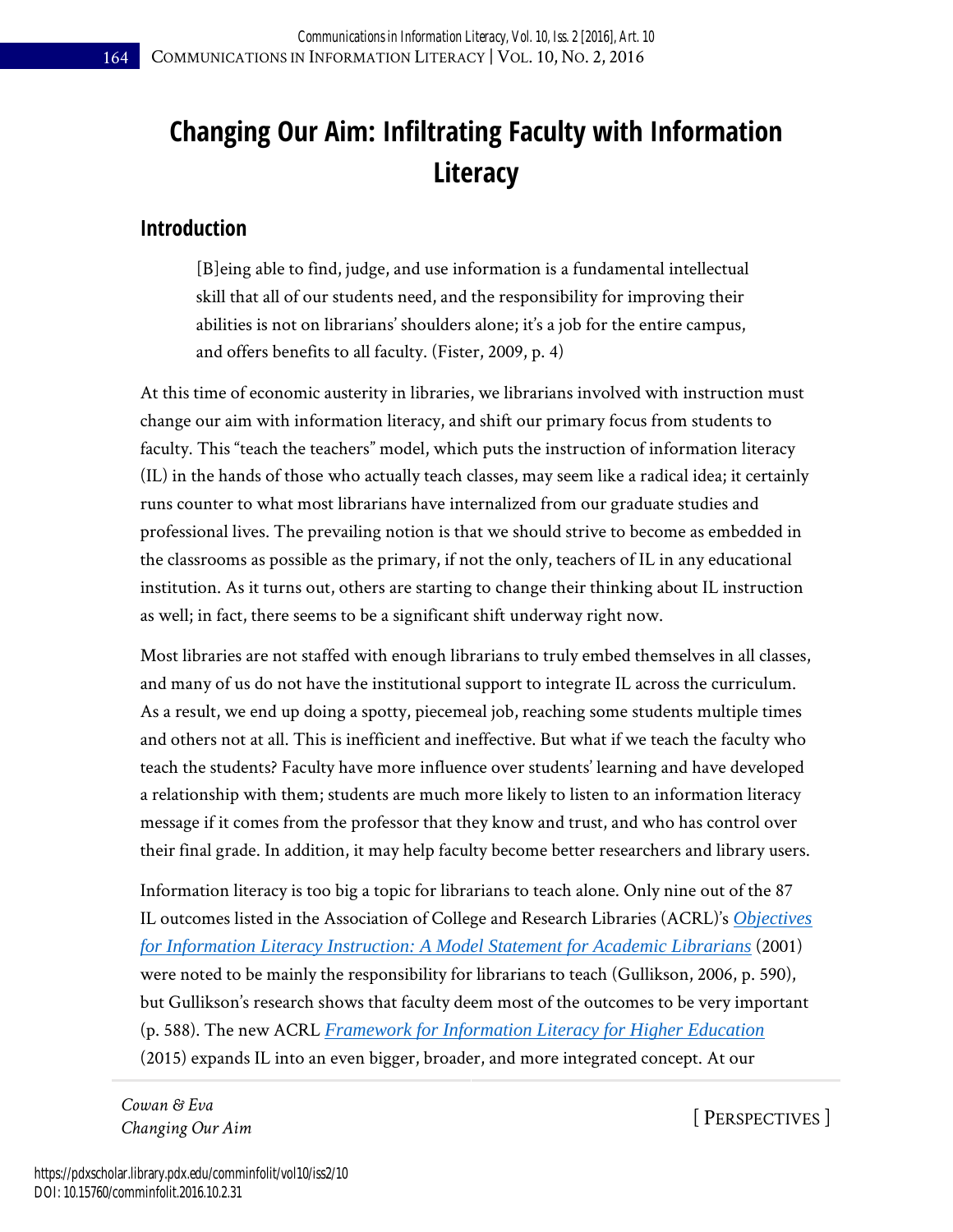institution, we changed our focus; in our view, the advent of the *Framework* provides an opportunity to educate faculty, as it seems like a structure in which they can envision their own place in as teachers and researchers. By equipping faculty with the tools to teach information literacy, we will reach more students. This article outlines the background and development of this idea, and identifies strategies used at the University of Lethbridge and other academic libraries to move in this direction. It further describes some responses to these efforts, and strategizes the idea as a four-pronged approach: communicate, encourage, educate and infiltrate.

The University of Lethbridge (U of L) Library is like most academic libraries, with decreasing numbers of librarians and stable or increasing numbers of users. In the past five years, we have been reduced from eleven to seven librarians who have reference, subject liaison, and teaching responsibilities. Still, our student numbers have remained constant with enrolment at about 8,200. This equates to one librarian for every 1,200 students—an unrealistic teaching goal. In fact, the U of L librarians reach less than 25% of possible students. We concluded it may be more sensible to teach the 478 teaching faculty—a ratio of 1:17—who have considerably more contact with and influence over students.

We recognized that faculty may not fully realize the need for IL instruction; they may not have the time to deal with it; they may be resistant to learning from librarians; and/or they may not be as interested in teaching IL concepts. Therefore, our goal was to surreptitiously train faculty with the intention that they will be better prepared to transfer IL skills to their students; we envisioned a "train-the-trainer" approach to IL instruction.

# **Literature Review**

The idea we propose is not new. Risë Smith from Dakota State University published an ACRL White Paper entitled *Philosophical Shift: Teach the Faculty to Teach Information Literacy* (1997). She was one of the first to strongly advocate for shifting IL instruction primarily to faculty. Smith makes some good points, including that faculty are a smaller, more manageable market for librarian IL instructional efforts; that faculty have more influence over the students and control over the learning environment; that only when faculty are on board will IL actually reach all students; and that faculty are in the best position to draw the connections between IL and disciplinary research methodologies and epistemologies: "[F]aculty control the learning environment and are in a better position than library faculty to create situations which allow students to see information seeking as an essential part of

[ PERSPECTIVES ]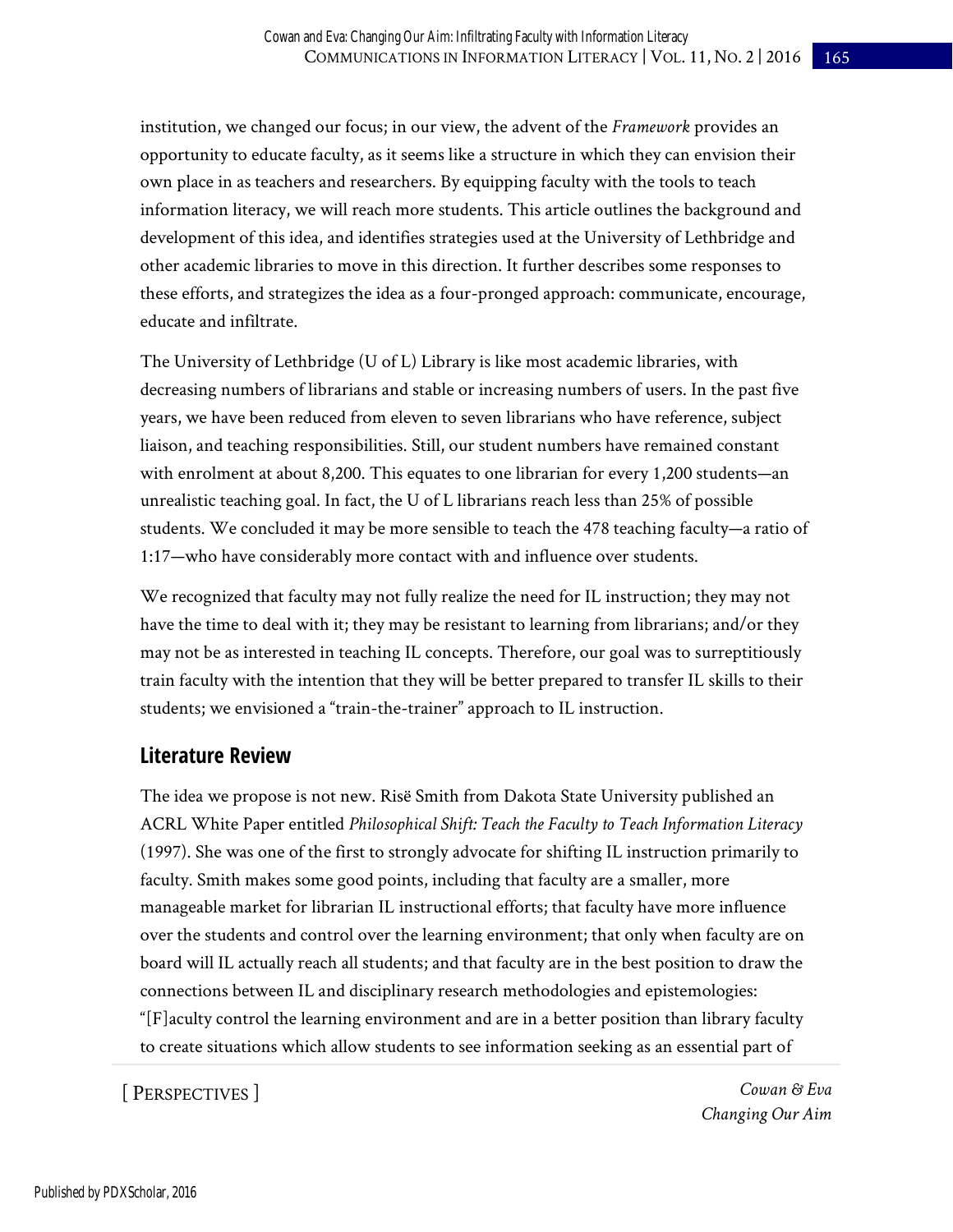problem-solving in a discipline" (Smith, 1997). Smith's article reflected what we had already been thinking:

When faculty become the target of information literacy, we can concentrate on this smaller market for our instructional efforts. Furthermore, faculty are the critical market for reaching our goal of student information literacy. Information literacy will be integrated throughout the curriculum only if faculty recognize its importance, make it a goal as they develop their syllabi, and know how to teach information literacy themselves. (Smith, 1997)

Her article, and others that followed, resonated with the authors as we tried to manage our liaison work and other library responsibilities. We spread ourselves thinly between the diverse tasks of a liaison librarian; reference work; one-on-one research consultations with students and faculty; developing and managing our collections; developing programs to do with scholarly communications and other topics; communications and relationship building with our departments and faculties; library and institutional committee work; and teaching. The students themselves will likely be more receptive and take more seriously the need to learn about this "library stuff" if their "real" instructor is delivering that message. Having faculty teach these concepts to students will help integrate information literacy across the curriculum—something that librarians, no matter how hard we try, are often unable to accomplish. At the University of Lethbridge, we have an additional incentive to do this. The University is currently undergoing a revitalization of its Liberal Education program, which encompasses many kinds of literacies and skills across disciplines. Information literacy is an integral part of this program.

An article by Gloria Leckie (1996), talks about the ineffectiveness of one-shot sessions and how faculty should include information literacy skills in a more integrated way, within the context of their classes (p. 206). She asserted part of the problem is that faculty do not understand how students conceive of research, as the students' research model is very different from that of the faculty. If faculty better understand what students know, and how they seek and use information, they will be better positioned to design assignments that more effectively engage students, and they will not have such unrealistic expectations of student capabilities (Leckie, 1996, p. 202). A librarian can support this effort by providing suggestions, coming in for a guest lecture, or providing faculty training, but the responsibility lies with the faculty members to deliver the core IL message throughout the course (Leckie, 1996, p. 207). Exner also noted the disconnect between faculty and students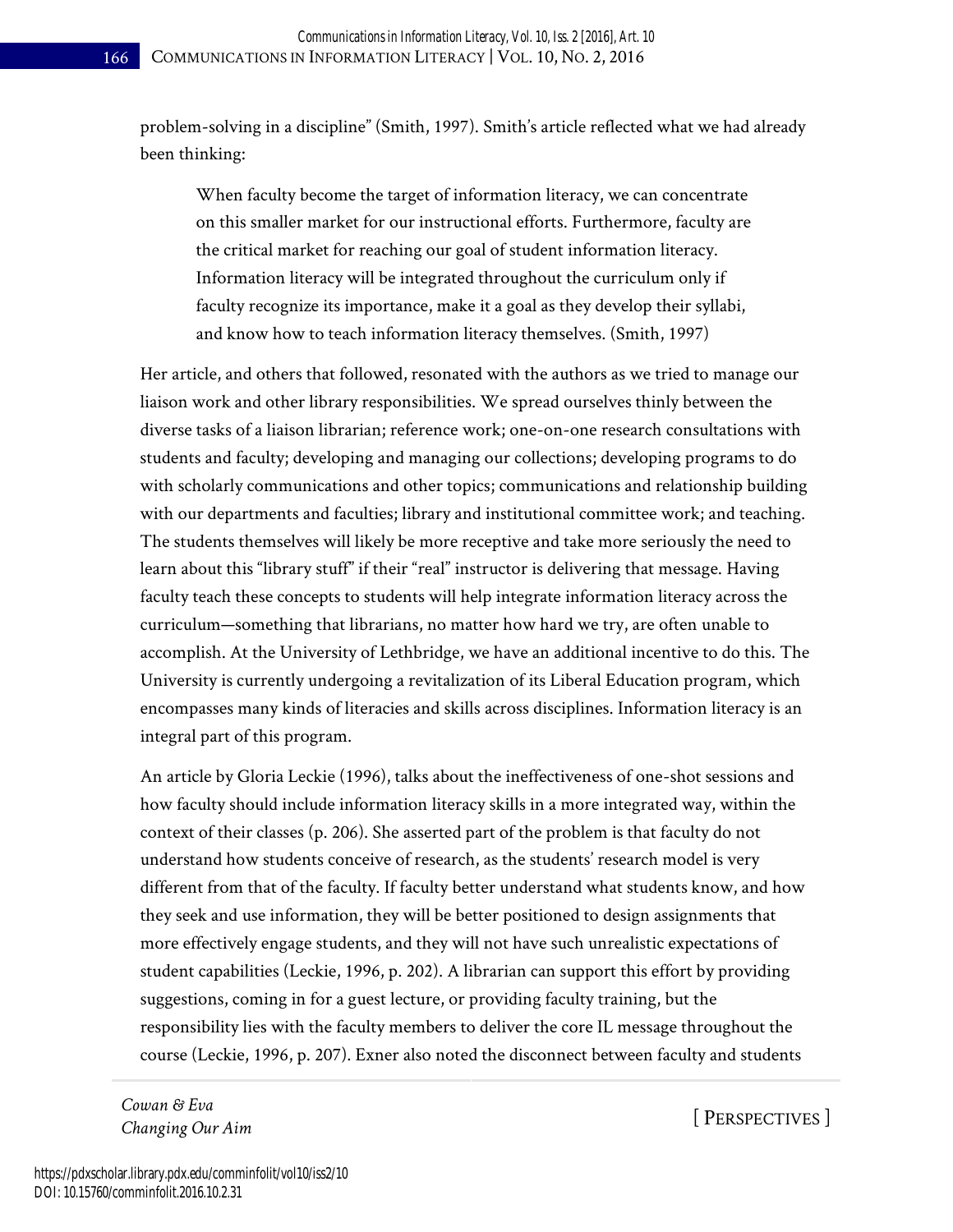when it comes to the research process: "[T]here are fundamental differences between the processes of inquiry used by original researchers as compared to students… who are synthesizing information to find answers" (2014, p. 460).

Boon, Johnson, and Webber (2007) compared English faculty perceptions of information literacy to various international standards, including the ACRL's *Information Literacy Competency Standards for Higher Education* (2015) in the United States; the Society of College, National and University Libraries (SCONUL)'s *Seven Pillars of Information Literacy* (2011) in the United Kingdom; and the *Australian and New Zealand Information Literacy Framework*  (Bundy, 2014). Boon, Johnson, and Webber (2007) discovered a disconnect between students and faculty members' scholarly research, and they felt that "increasing English academics' awareness of information literacy as something that they already do as scholarly researchers and educators, and as something they can more explicitly convey to their students" would lead to fuller integration of IL skills into the curriculum (p. 225). As "frontline educators," these authors believed faculty were "potentially vital agents for information literacy" (p. 205).

In 2014, Cope and Sanabria analyzed 20 interviews with faculty regarding their conceptions of information literacy, how it differs between disciplines, and how it differs from librarians' views (p. 475). They found that the disciplinary differences were not significant; the key difference between faculty and librarians was that "faculty view information literacy as firmly embedded in their disciplines and general education coursework… they believe they already incorporate IL work in their courses" (p. 498). This study also found that disciplinary faculty conceive of information literacy as a general skill along with other literacies (p. 497). If this is true, then our surreptitious "IL message" intended to improve faculty information literacy skills will be passed to their students, knowingly or not. Ideally, it will flow into the rest of their courses in a seamless, embedded manner.

Gullikson (2006) found that faculty think information literacy skills are important, but that there is little agreement on which skills are most necessary, or how students should be acquiring these skills (p. 588). The *Colorado Academic Library Impact Study* showed that faculty expected students to seek out help from a librarian, while students were rarely asking librarians for help (Dickenson, 2006, p. vii). As a result, students were lost in the middle, not knowing where to turn for assistance, or turning to less-informed sources (such as friends, family, and Google searches) for help. If faculty were to make their desire that students seek

[ PERSPECTIVES ]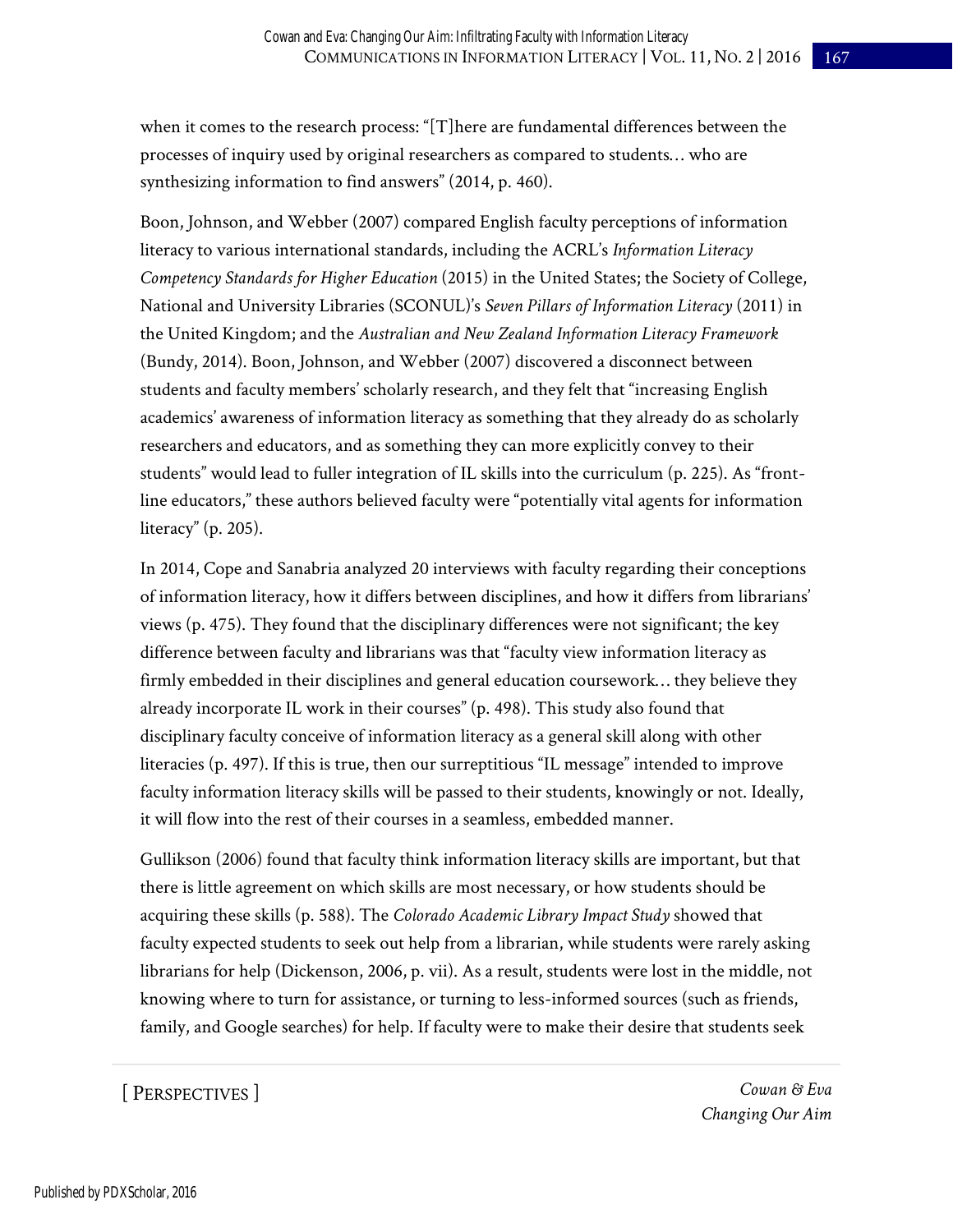assistance from a librarian more explicit, perhaps more students would make use of reference services available to them.

Sophie Bury from York University studied faculty attitudes and perceptions of IL across disciplines (2011), and Kristina Nilson from Thompson Rivers University researched faculty perceptions of librarian-led IL sessions (2012). The results of these studies showed that faculty believe IL is important, and they perceive students to be lacking in those skills. Although the lack of IL skills is recognized as a problem, there seems to be a reluctance to devote class time to what is perceived to be skills-based instruction. However, the evidence from both Bury and Nilson is encouraging in showing that faculty are aware of IL as an important skill set in students. Morrison (2007) conducted another study showing faculty awareness of the need for IL, and their perception that students often lack those skills. Morrison found that some faculty taught IL in their classes, which led her to the conclusion that "[t]he awareness of pedagogical practices to improve student learning presented by the participants of this study may represent a cultural shift among faculty with a greater focus on their roles as educators" (p. 16).

In 2004, Hannelore Rader echoed the need for librarians to "teach the teachers" in order for faculty to become more information literate (p. 76). She also highlighted the need for librarians to market themselves as information experts in order to gain the respect of faculty as peers. McGuinness (2006) reinforced this notion when she proposed various ways to promote information literacy; these include publishing in educational journals, presenting at conferences in non-library fields, and organizing discipline-specific faculty workshops (which would be included on institutional lists of PD opportunities).

Librarians at Northwest Vista College embarked on an outreach campaign, including a series of informal workshops for faculty (Reeves, Nishimuta, McMillan, & Godin, 2003). As librarians know, however, it's not easy to attract faculty to these sessions. Marjorie White (2003) outlined the reasons why faculty may be resistant to attending library-led workshops, and the ways we can overcome that resistance. Reasons included faculty members not wanting to reveal their own ignorance or having an inflated sense of their own capabilities; not wanting to be taught by a peer or, even worse, a librarian; resisting the position of a student by giving up control of the classroom; no external motivation for gaining skills (such as promotion and tenure); and lack of time (p. 327). White offered several solutions to try to combat these issues, highlighted by having the faculty members feel more engaged in the creation of the class in terms of content, participatory learning exercises, and discipline-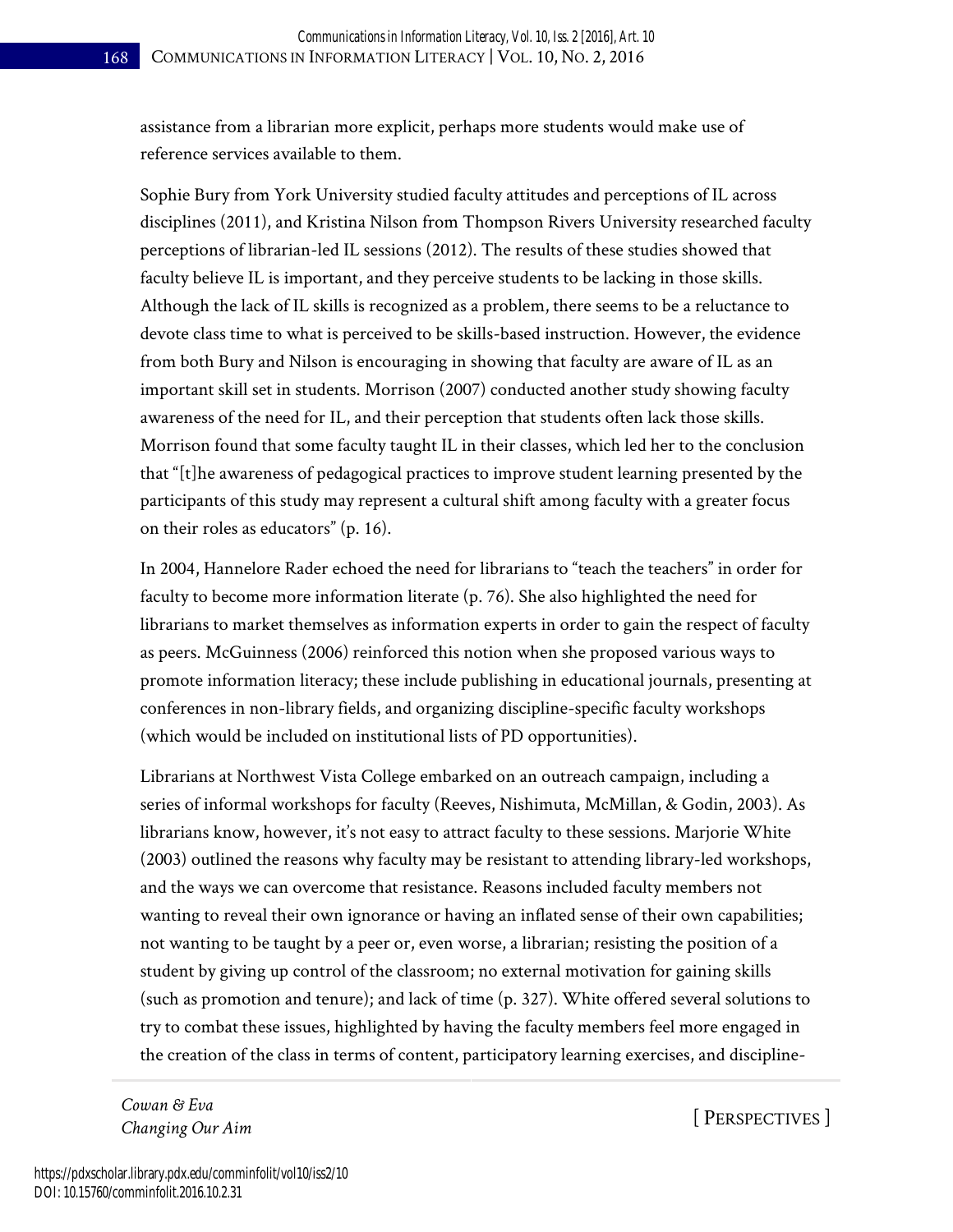specificity. Faculty need convincing that their attendance at these workshops will strengthen their own research skills and save time, improve their students' coursework, and improve their overall teaching effectiveness. Furthermore, institutional support that values information literacy would help legitimize workshop attendance as a good way to spend professional development time (White, 2003).

This "teach the teachers" model is being practiced in some universities and colleges. In 2015, Alexander Watkins and Katherine Morrison from the University of Colorado Boulder presented on and wrote an article about their project to train graduate students to teach discipline-specific information literacy. Graduate students are an ideal target for this model because are they eager to improve their own research skills, and because they represent the next generation of faculty members who could carry on this practice of teaching students IL skills. Another example comes from Vance and York (2014), who described their "a la carte" method of "self-serve library instruction tools to enable faculty to teach information literacy without a librarian" (p. 165). They created presentation slides, handouts, and worksheets, and repurposed a LibGuide and instructional videos for faculty to help themselves, tools which received high usage.

### **What we've been doing at the University of Lethbridge**

Recruiting faculty to teach information literacy is not something we officially do at the U of L; however, we have started the planning process. We publicize and promote resources to faculty on a regular basis through faculty newsletters, a monthly *Resource Radar* blog, a copyright column in the faculty association newsletter, and other social media. The Library has held workshops for faculty and graduate students on topics such as bibliographic management software, copyright, and resources from our local Centre for Oral History and Tradition. Future sessions will include scholarly communication, data management, altmetrics, and discipline-specific resources and database training. We reach many graduate students through workshops organized on a departmental basis, participation in the School of Graduate Studies' Thesis Writing Bootcamp, and a graduate course in IL for the Faculty of Fine Arts, and we plan to focus our efforts in this area by standardizing desired outcomes.

The Teaching Centre on our campus has a mission "[t]o promote and enhance outstanding and inspirational teaching in a vital and engaging learning environment" (2016). To this end, they offer workshops and events which are well-attended and respected by faculty and

[ PERSPECTIVES ]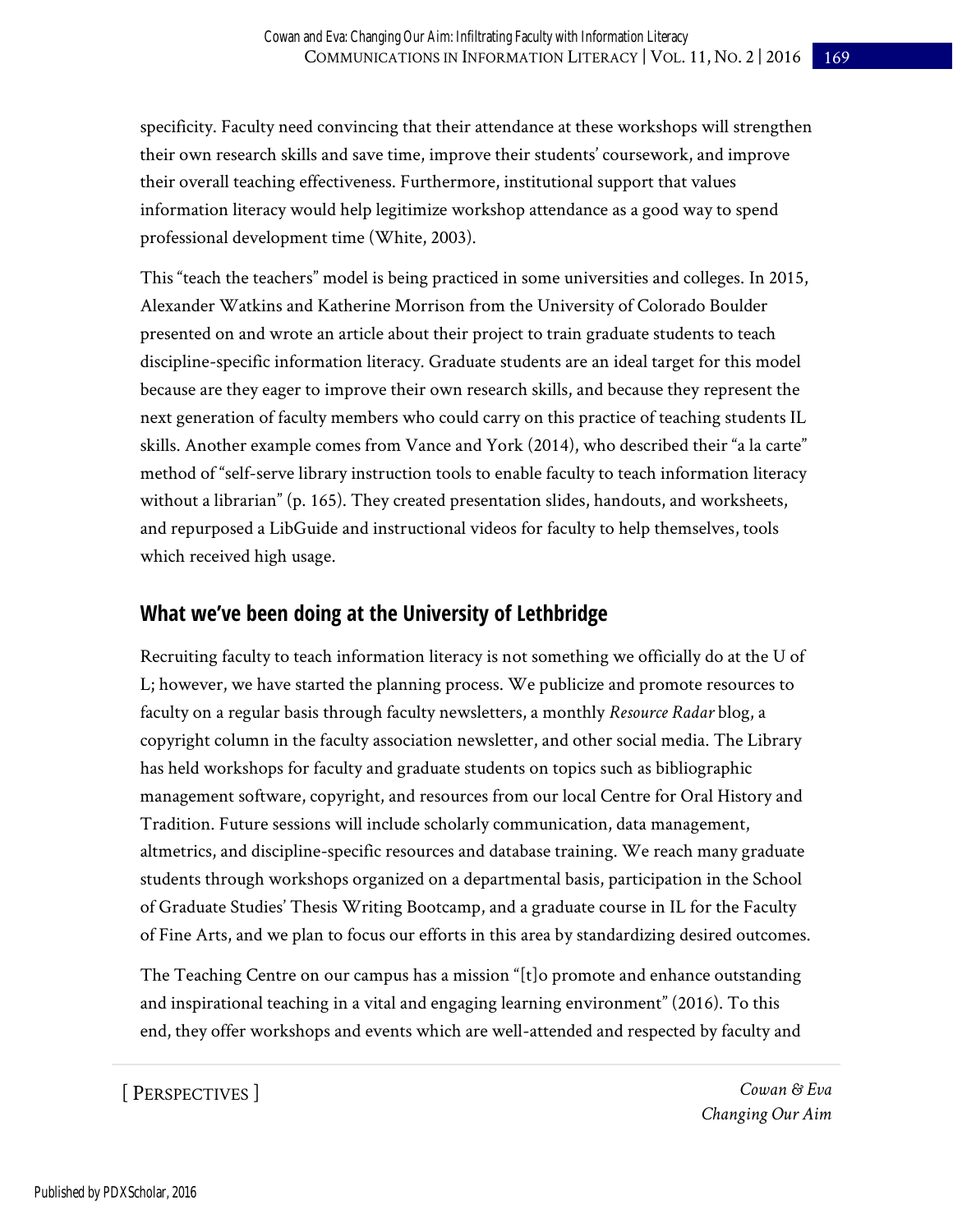graduate students. In the next academic year, we will partner with the Teaching Centre to offer an information literacy session in their *Talking about Teaching* afternoons; we will discuss IL more holistically, rather than simply the mechanics of finding information. We have started building this relationship by presenting to teaching faculty at our annual campus Teaching Symposium, also organized by the Teaching Centre. Our session focused on the new *[Framework for Information Literacy for Higher Education](http://www.ala.org/acrl/standards/ilframework)* (ACRL, 2015) and how it can be integrated within our recently revised objectives for a Liberal Education model for undergraduate education (Cowan & Eva, University of Lethbridge, 2015); this was enthusiastically received. We also published an article in the Teaching Centre's magazine on the importance of information literacy to the U of L's Liberal Education strategy (Eva & Cowan, 2015).

Our team created a U of L Library tab in our university's course management system, Moodle. We have delivered IL sessions via webinar to satellite campuses. We also integrated IL sessions for the local and distance sections of Academic Writing courses, including a suite of modules in Moodle. These modules provide Academic Writing professors a way to integrate IL into their class with librarian-created teaching resources and exercises. We would like to carry this idea further and create an online information literacy toolkit, as described by Vance and York (2014) and demonstrated by librarians at the University of British Columbia in their online *Faculty Information Literacy Toolkit* (2015): a web-based toolkit containing resources to support faculty in assignment creation and information literacy instruction.

The authors are a part of New Faculty Orientation, meeting with new hires to ensure they know their liaison librarian and are familiar with library services and resources, including information literacy. A renewed focus on introducing the concept of information literacy into casual conversations and social situations is also paramount. Furthermore, we believe that increasing our own academic standing is a critical part of building our professional reputation, and to this end we plan to target non-LIS conferences and publications for our output on information literacy topics. Targeting the disciplines for which we liaise increases our visibility among targeted faculty. As an example of this, one of the authors presented with a Liberal Education faculty member at the Threshold Concepts Conference, and another of the authors presented for museum professionals at the Alberta Museums Association conference.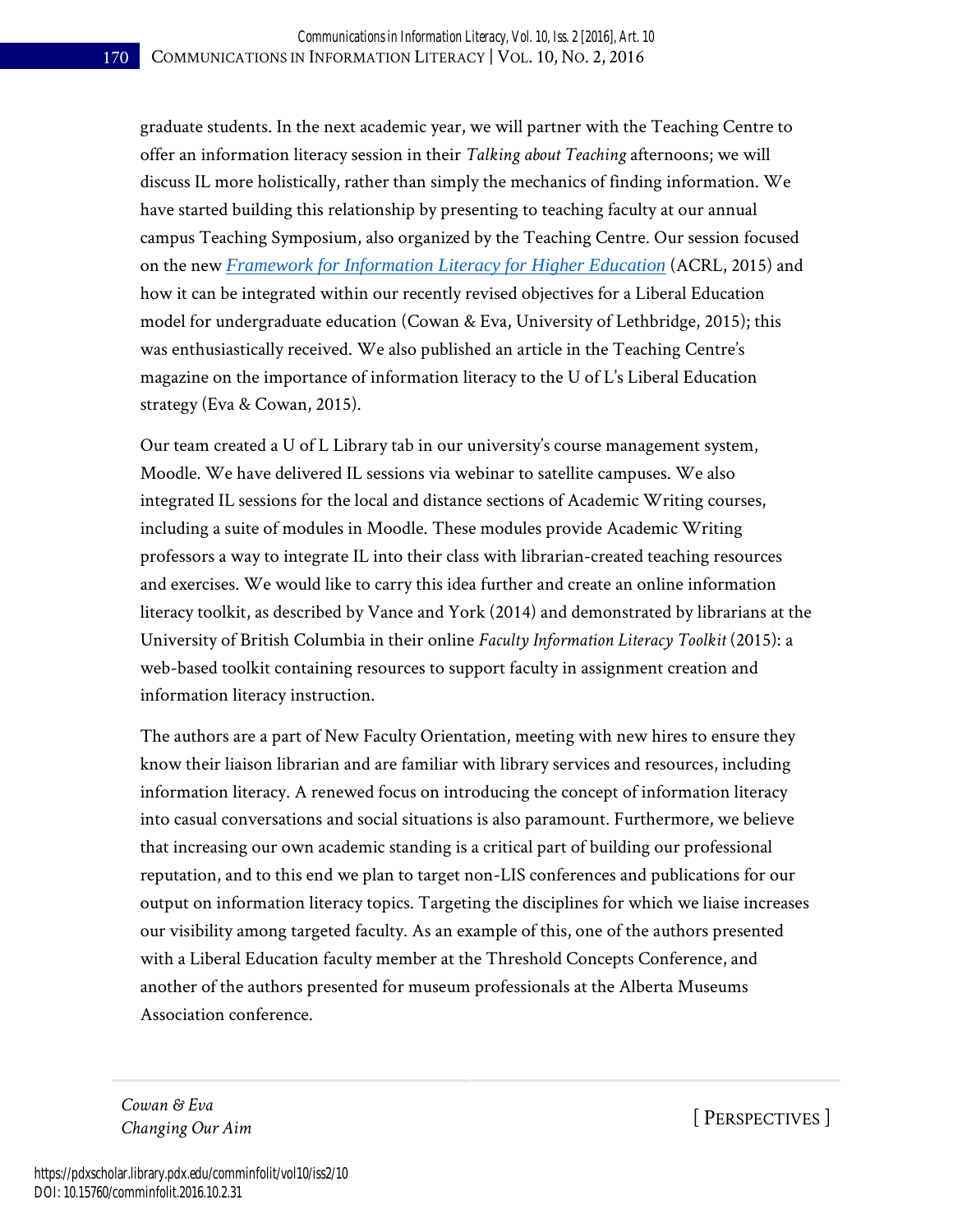# **Responses so far…**

As noted, we presented on the ACRL Framework for Information Literacy for Higher Education (2015) and its natural integration within Liberal Education to faculty members at our annual Teaching Symposium. We asked attendees whether they already integrate information literacy into their courses, and what skills and resources they might need before feeling comfortable enough to do so. Responses ranged from those already integrating IL skills into their classes, to those who have invited librarians in for one-shot sessions, to those who have never considered the idea of IL being a necessary course component. Many faculty members expressed concerns about getting students to understand the importance of source evaluation, and enabling them to transfer skills learned in class to the actual research process. Faculty were receptive to our message and wanted to work together to improve their students' skills. A few attendees shared what they are already doing to improve students' IL skills; strategies included using style guides to explain the rhetorical conventions of their discipline, and identifying the leading scholars and authoritative reference works in their area. Everyone agreed that information literacy skills are context-dependent; it was suggested that there should be discussions within departments regarding the standardization of information literacy practices for each discipline. Some of the areas in which faculty reported they needed assistance included using digital research and citation tools, identifying the validity of materials, and instructing students about plagiarism.

Our presentation generated a productive discussion and enthusiastic response from those in attendance. We believe it resulted in a renewed interest in students' information literacy skills, and instructors appeared more willing to be a part of that process. We also had a positive response from the Teaching Centre staff; this was important, as they directly support faculty in their classroom and online teaching, and they are well-respected by faculty as advisors. Their potential recommendation to instructors to include information literacy components in their classes would further our cause.

# **Communicate, Encourage, Educate, and Infiltrate**

Of all the ideas that we read about, considered, borrowed, and implemented, four main themes emerged. Our strategy for involving faculty in IL instruction evolved into a fourpronged approach: communicate, encourage, educate, and infiltrate.

### [ PERSPECTIVES ]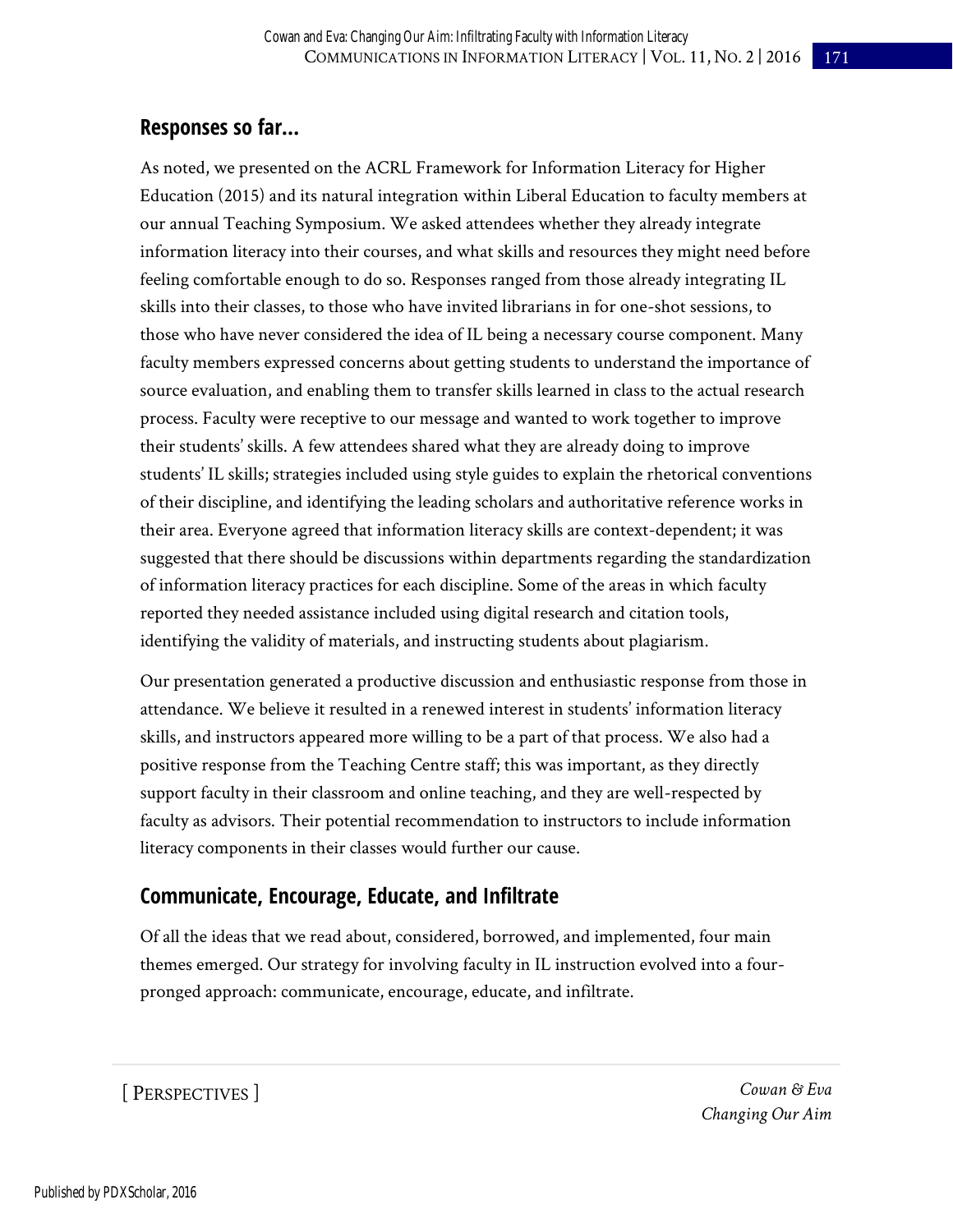*Communicate* includes the continual promotion, outreach, writing, talking, e-mailing, and social media engagement that most liaison librarians are already engaged in, with a focus on the idea of information literacy. This can range from letting people know about library resources they may not be aware of, to starting conversations about the value of IL in the academic world. Additionally, if we can encourage institutional communication through something like an information literacy plan for the university, all the better. Communication is one key piece in raising awareness among teaching faculty and university administration about the importance of IL. Examples might include creating a website or LibGuide devoted to IL; discussing and promoting IL through faculty newsletters, university publications, or social media; and social communication through meetings and informal social events.

*Encourage* is about advocacy. As Susanna Cowan (2014) points out, institutional authority is usually held outside of the library. While this means we may be limited in our ability to directly affect change, we can encourage those with greater institutional authority, such as faculty and administration, to understand and acknowledge the importance of IL. There are many ways to go about this task, including meeting with new faculty to discuss IL and how they can incorporate it into their classes; talking about IL at faculty council meetings, curriculum coordinating, or redevelopment committees; or developing an institutional IL plan to present to university administration, as librarians at York University have done (*Information Literacy Plan 2010-2015).* As the success story at Smith College demonstrated (Sajdak, 2012), the goal of integrating IL into the curriculum might be easier accomplished at the departmental level, so articulating and advocating for it with departmental liaisons may help plant the seed.

*Educate*—There are many avenues to educating faculty members, both formally and informally, including workshops, brown bag sessions, creating resources for self-directed learning opportunities (e.g., online modules, exercises, IL toolkits, and how-to guides), and summer programs. It is important to create a range of educational opportunities, from resource-based training sessions to theoretical colloquia around the topic of IL. The idea is to bring IL theory out of the library, where it has increasingly been isolated from subjectspecific research methodologies, and reintegrate it within the teaching of scholars and faculty who are doing research within their disciplines. As Grafstein (2002) points out, IL as a field has become isolated from different disciplines' epistemologies and research paradigms. While we have given a lot of thought to faculty development and workshops,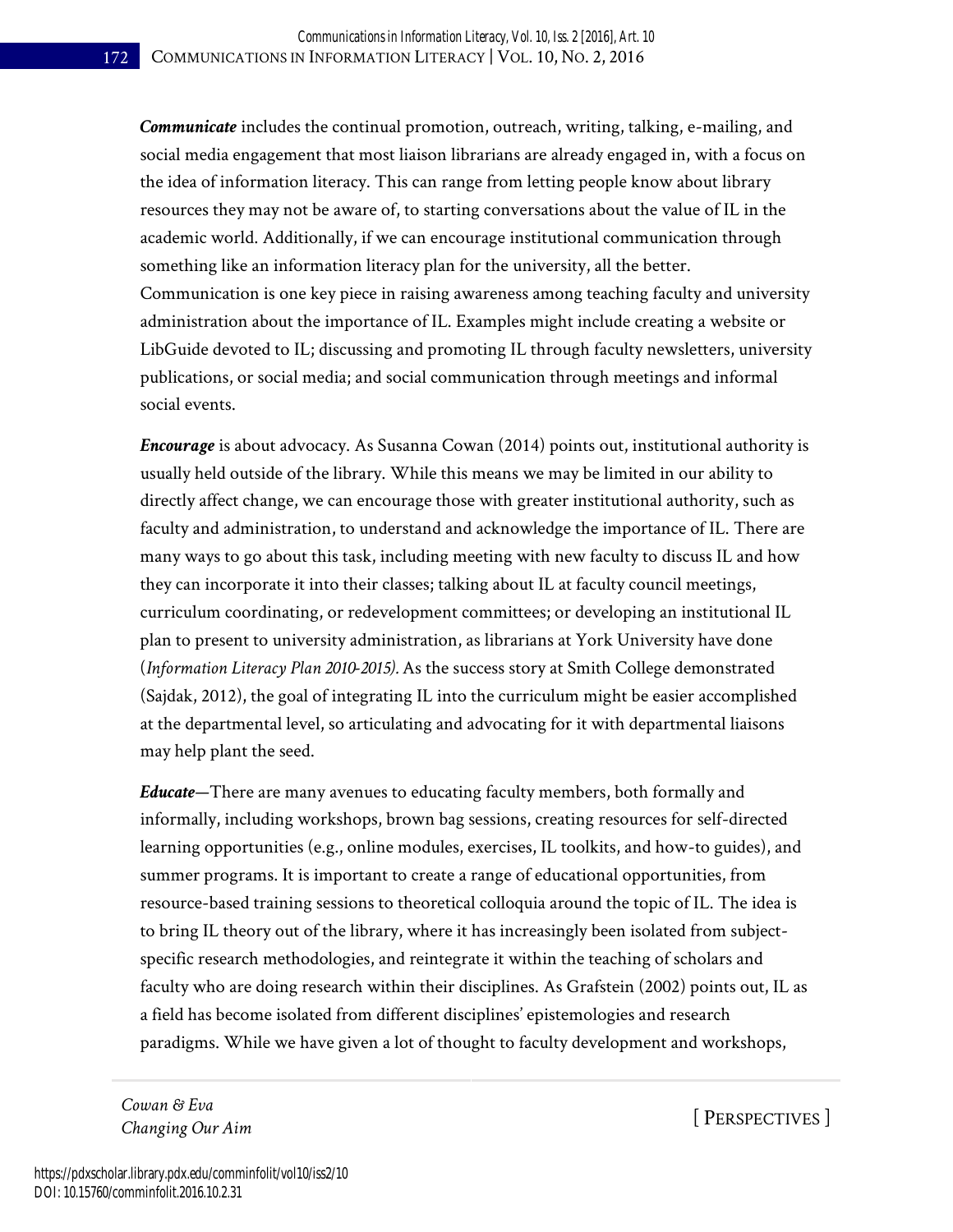perhaps an even more important constituency is graduate students. If we can help educate them about IL and how to include it in their teaching as TAs and as future faculty members through professional training workshops, courses, and so on, there might be a shift over the next generation.

*Infiltrate*—Given that the library is rarely the seat of institutional authority (Cowan, 2014), we find ourselves almost surreptitiously sneaking the topic of IL in wherever we can. By "infiltrate," we really mean to take advantage of what already exists, and to use existing structures and organizations to advance IL. We can use existing communications that faculty access, whether journals, newsletters, conferences, or social media, to bring the IL discussion into their regular spheres of communication and learning. By identifying the existing committees, projects, centers, or other organizations that already have working relationships with faculty (and where IL is a logical fit), we can leverage these venues to help promote IL among faculty. By working within existing structures, and with stakeholders such as the U of L Teaching Centre (and its established Talking About Teaching sessions), the Office of Research and Innovation Services, the Liberal Education Revitalization Team, or the Academic Writing Programme, we have something of a captive audience of engaged faculty members. We can also take advantage of new pedagogy or new technology to include IL into the conversation at the university. By presenting on IL topics at disciplinespecific conferences, where our audience will be teaching faculty and graduate students rather than librarians, and publishing on IL in discipline-specific journals, we will help educate a wider audience than librarians. Finally, returning to the graduate students, one of the most effective ways of making a change might be to work with the School of Graduate Studies to develop a standard IL instruction training program that is required as part of their professional training.

#### **Conclusion**

The best way to integrate IL into faculty thinking and teaching is by using a multi-faceted approach and by meeting the faculty on their own turf. This approach includes taking advantage of existing infrastructure upon which the faculty already rely, and working with groups who already have a close working relationship with teaching faculty. Secondly, we recognize the importance of focusing on future faculty: graduate students. If we ensure graduate students have an understanding of IL skills and pedagogy, they are more likely to include it into their teaching. IL needs to be an institution-wide priority for it to succeed,

[ PERSPECTIVES ]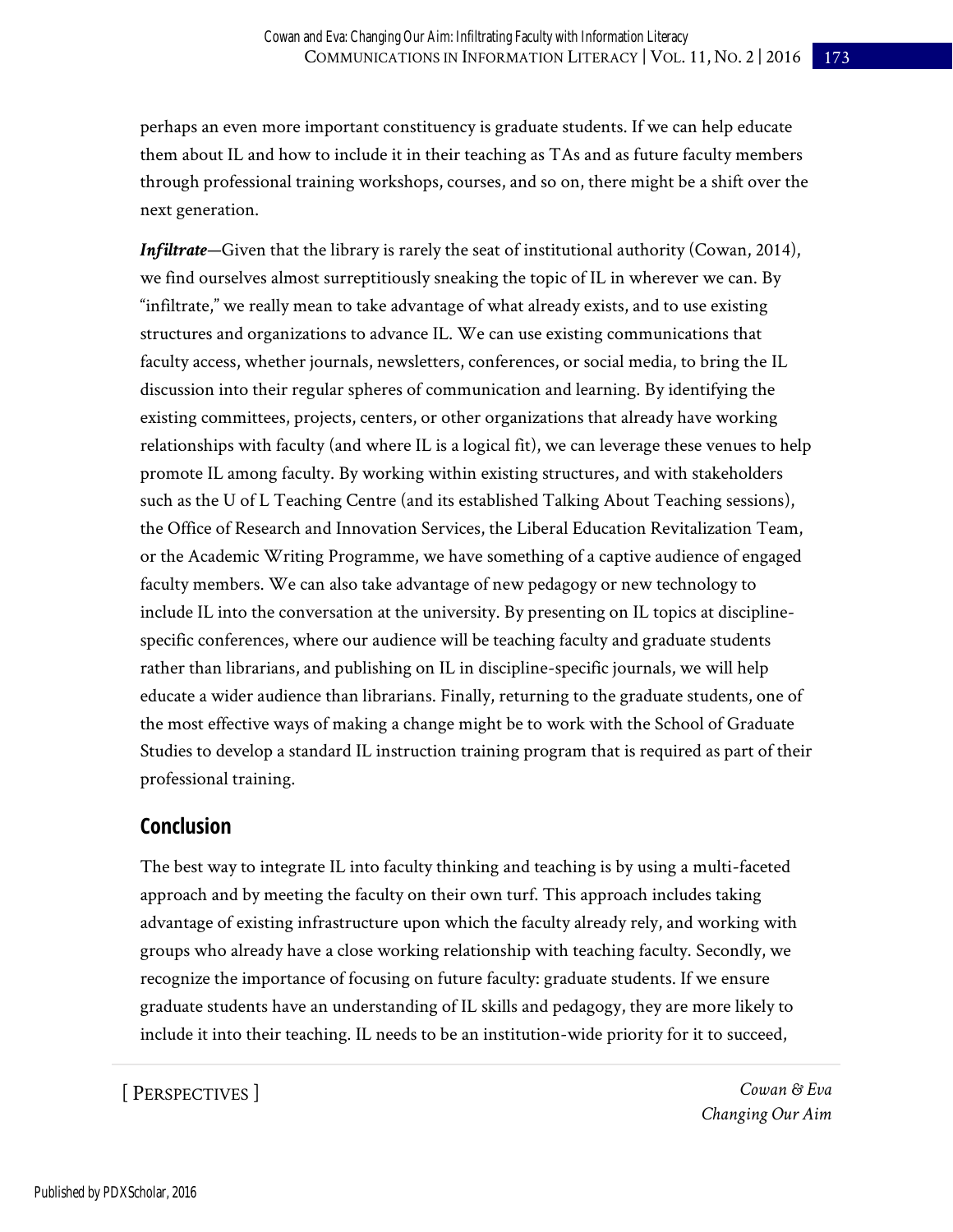with support from both university administration and faculty, and the involvement of the entire teaching community:

Information literacy is alive and well. And should be. But perhaps not by that name, and perhaps not in the hands--at least not mostly in the hands--of librarians. Information literacy must, like so many other library services, enter the educational commons, in the sense of a collaborative network of pedagogies and practices that crosses internal and external institutional boundaries and has no 'home' because it lives in no one place. (Cowan, 2014, p. 30)

With persistence and everything from small, concrete efforts (like publicizing resources in faculty newsletters) to larger, more theoretical efforts (like leading a multidisciplinary discussion on IL and its importance at the campus teaching day), we can weave information literacy into the existing teaching culture on campus. This will raise the level of information literacy skills and awareness among faculty in general, who will pass these skills on to their students. To make the transition from collecting information to creating knowledge, IL must be contextualized within disciplinary cultures of practice and knowledge, and who better to accomplish this than the faculty who have devoted their careers to research and teaching in their discipline.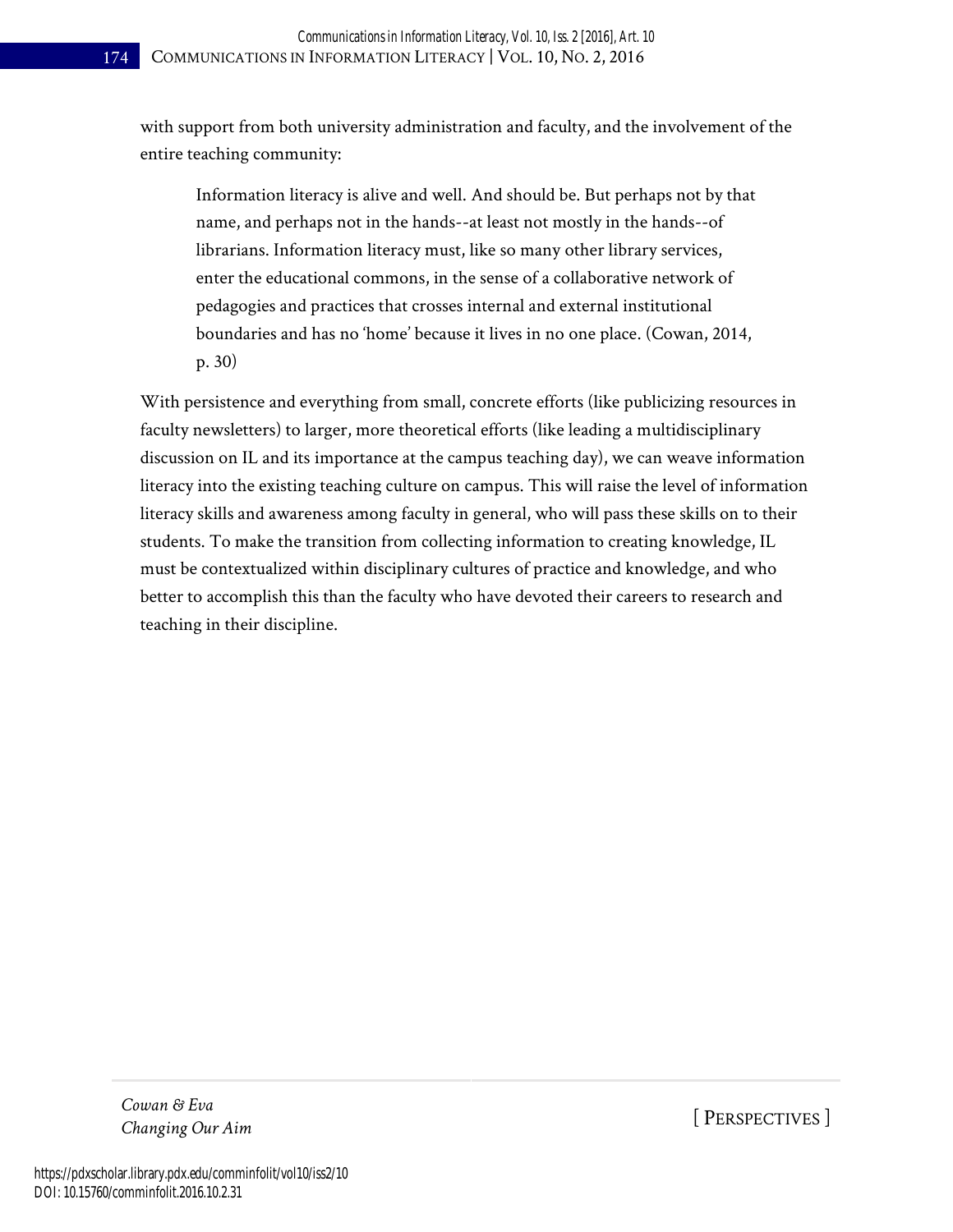#### **References**

- Association of College & Research Libraries (ACRL). (2001). *Objectives for Information Literacy Instruction: A Model statement for Academic Librarians.* Retrieved from <http://www.ala.org/acrl/standards/objectivesinformation>
- Association of College & Research Libraries (ACRL). (2015). *Framework for Information Literacy for Higher Education*. Retrieved from <http://www.ala.org/acrl/standards/ilframework>
- Boon, S., Johnston, B., & Webber, S. (2007). A phenomenographic study of English faculty's conceptions of information literacy. *Journal of Documentation, 63*(2), 204-228. doi: [10.1108/00220410710737187](dx.doi.org/10.1108/00220410710737187)
- Bundy, Alan, ed. (2004). *Australian and New Zealand Information Literacy Framework:*  Principles, Standards, and Practice, 2<sup>nd</sup> ed. Australian and New Zealand Institute for Information Literacy. Retrieved from <http://www.caul.edu.au/content/upload/files/info-literacy/InfoLiteracyFramework.pdf>
- Bury, S. (2011). Faculty attitudes, perceptions and experiences of information literacy: A study across multiple disciplines at York University, Canada. *Journal of Information*  Literacy, 5(1): 45-64. doi: [10.11645/5.1.1513](dx.doi.org/10.11645/5.1.1513)
- Cope, J., & Sanabria, J. E. (2014). Do we speak the same language? A study of faculty perceptions of information literacy. *portal: Libraries & the Academy*, 14(4), 475-501. doi: [10.1353/pla.2014.0032](dx.doi.org/10.1353/pla.2014.0032)
- Cowan, S.M. (2014). Information literacy: The battle we won that we lost? *portal: Libraries and the Academy, 14*(1), 23-32. doi: [10.1353/pla.2013.0049](dx.doi.org/10.1353/pla.2013.0049)
- Cowan, S. & Eva, N. (2015, April). *Season liberally with information literacy and simmer.* Presentation at the Spark 2015 Teaching Symposium, University of Lethbridge, Lethbridge, AB, Canada.
- Dickenson, D. (2006). *How academic libraries help faculty teach and students learn: The 2005 Colorado Academic Library Impact Study*. Denver, CO: Library Research Service. Retrieved from [https://www.lrs.org/documents/academic/ALIS\\_final.pdf](https://www.lrs.org/documents/academic/ALIS_final.pdf)

[ PERSPECTIVES ]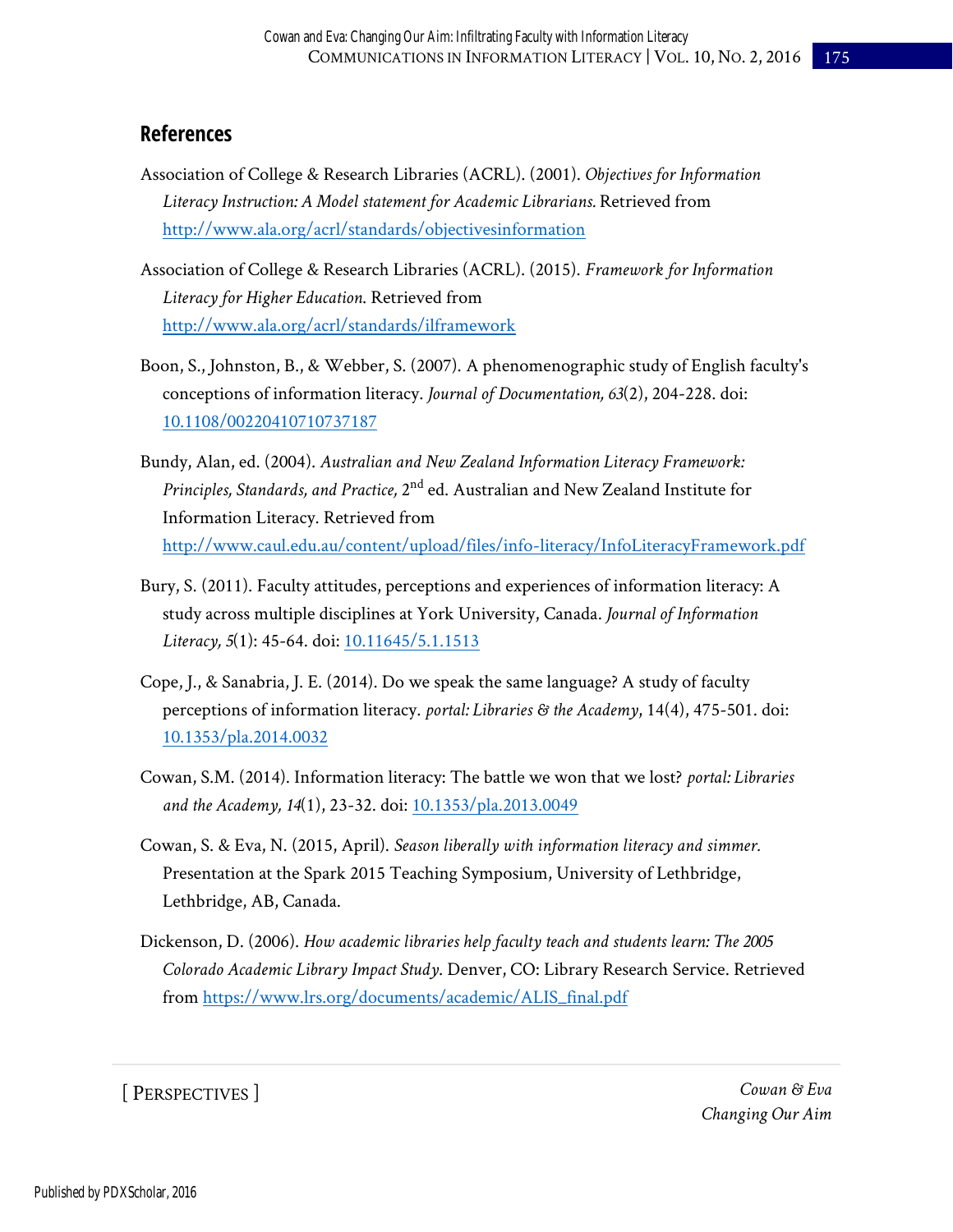- Eva, N. & Cowan, S. (2015). Information literacy as an essential component of Liberal Education. *A Light on Teaching, 2015-2016,* 26-27.
- Exner, N. (2014). Research information literacy: Addressing original researchers' needs. *Journal of Academic Librarianship, 40*(5), 460-466. doi: [10.1016/j.acalib.2014.06.006](dx.doi.org/10.1016/j.acalib.2014.06.006)
- Fister, B. (2009, March). Fostering information literacy through faculty development. *Library Issues,* 29(4), 1-4.
- Grafstein, A. (2002). A discipline-based approach to information literacy. *Journal of Academic Librarianship*, *28*(4), 197-204.
- Gullikson, S. (2006). Faculty perceptions of ACRL's information literacy competency standards for higher education. *Journal of Academic Librarianship, 32*(6), 583-592. doi: [10.1016/j.acalib.2006.06.001](dx.doi.org/10.1016/j.acalib.2006.06.001)
- Leckie, G. J. (1996). Desperately seeking citations: Uncovering faculty assumptions about the undergraduate research process. *Journal of Academic Librarianship, 22*(3), 201-208. doi: [10.1016/S0099-1333\(96\)90059-2](dx.doi.org/10.1016/S0099-1333(96)90059-2)
- McGuinness, C. (2006). What faculty think: Exploring the barriers to information literacy development in undergraduate education. *Journal of Academic Librarianship, 32*(6), 573- 582. doi: [10.1016/j.acalib.2006.06.002](dx.doi.org/10.1016/j.acalib.2006.06.002)
- Morrison, L. M. (2007). Faculty motivations: An exploratory study of motivational factors of faculty to assist with students' research skills development. *Partnership: The Canadian Journal of Library and Information Practice and Research, 2*(2), 1-20. doi: [10.21083/partnership.v2i2.295](dx.doi.org/10.21083/partnership.v2i2.295)
- Rader, H. B. (2004). Building faculty-librarian partnerships to prepare students for information fluency. *College & Research Libraries News, 65*(2), 74-90.
- Reeves, L., Nishimuta, C., McMillan, J., & Godin, C. (2003). Faculty outreach: A win-win proposition. *Reference Librarian, 39*(82), 57-68. doi: [10.1300/J120v39n82\\_05](dx.doi.org/10.1300/J120v39n82_05)
- Sajdak, B. T. (2012). Let the faculty do it: Responsibility and collaboration in developing an information literacy program. *College & Research Libraries News, 73*(4), 196-199.
- Smith, R. L. (1997). *Philosophical shift: Teach the faculty to teach information literacy*. Paper presented at the 8th National Conference of the Association of College and Research